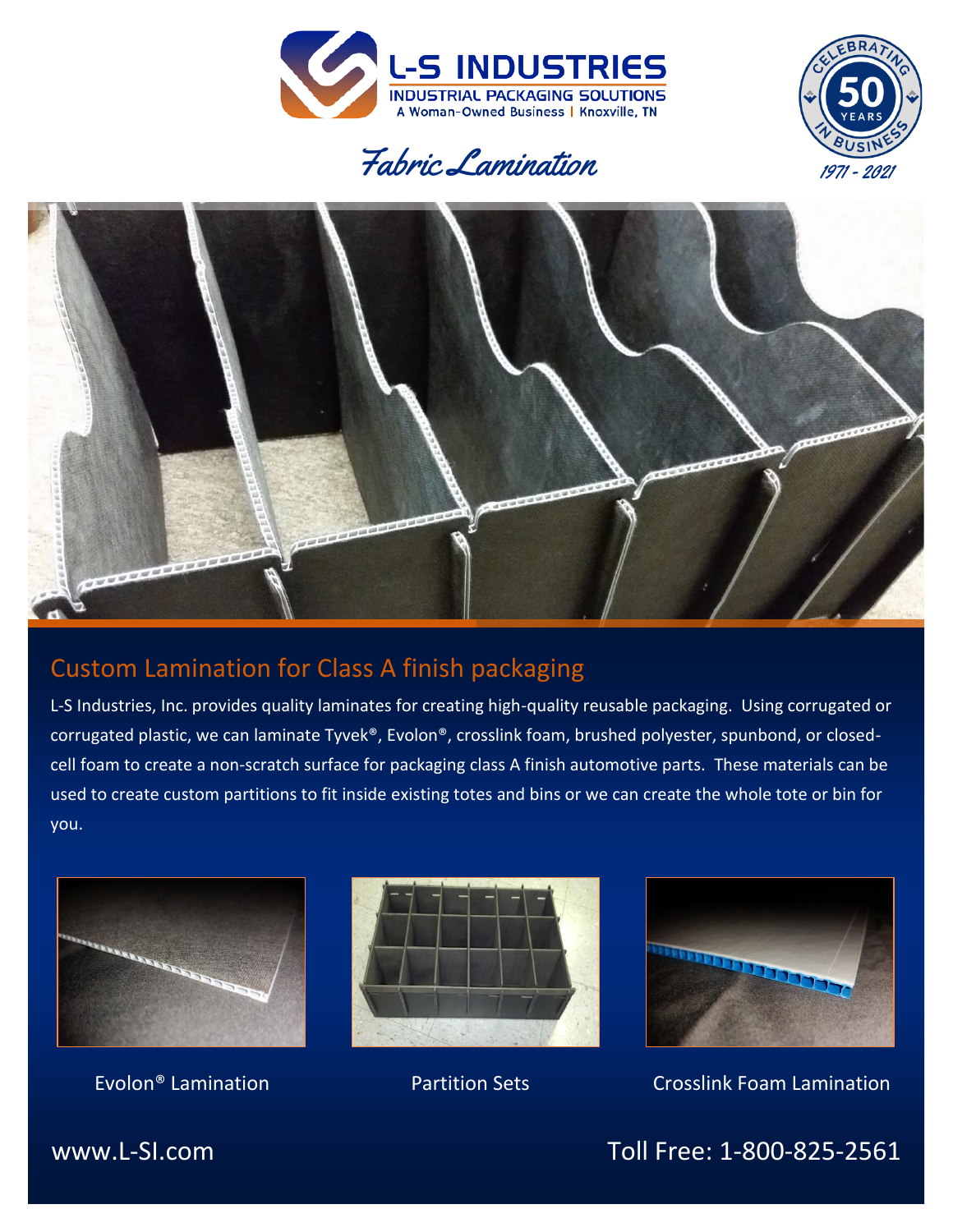### **Converting Capabilities**

L-S Industries (L-SI) specializes in laminating different fabrics and foams to corrugated and corrugated plastic. We can laminate on just one side, both sides, and even "rollover" the edges to give your partition sets a smooth top edge.

Our advantages include short lead times, low minimums, and central ship point (Knoxville, TN).



Samples available upon request



Plain sheet available as well



Edge rollover lamination





Brushed polyester Closed-cell foam



2-sided Spunbond



Crosslink foam

### **Materials Converted**

We currently purchase both corrugated and corrugated plastic in large volumes to be laminated with:

Evolon® (standard & ESD)

Crosslink Foam

Brushed Polyester

**Spunbond** 

Closed-cell Foam

Other materials available upon request

We always try to have material on the floor, so our lead times are some of the best in the industry. We can supply standard size sheets or cut them to size for you. We can also laminate sheet you send to us.

> For more information visit l-si.com/fabrics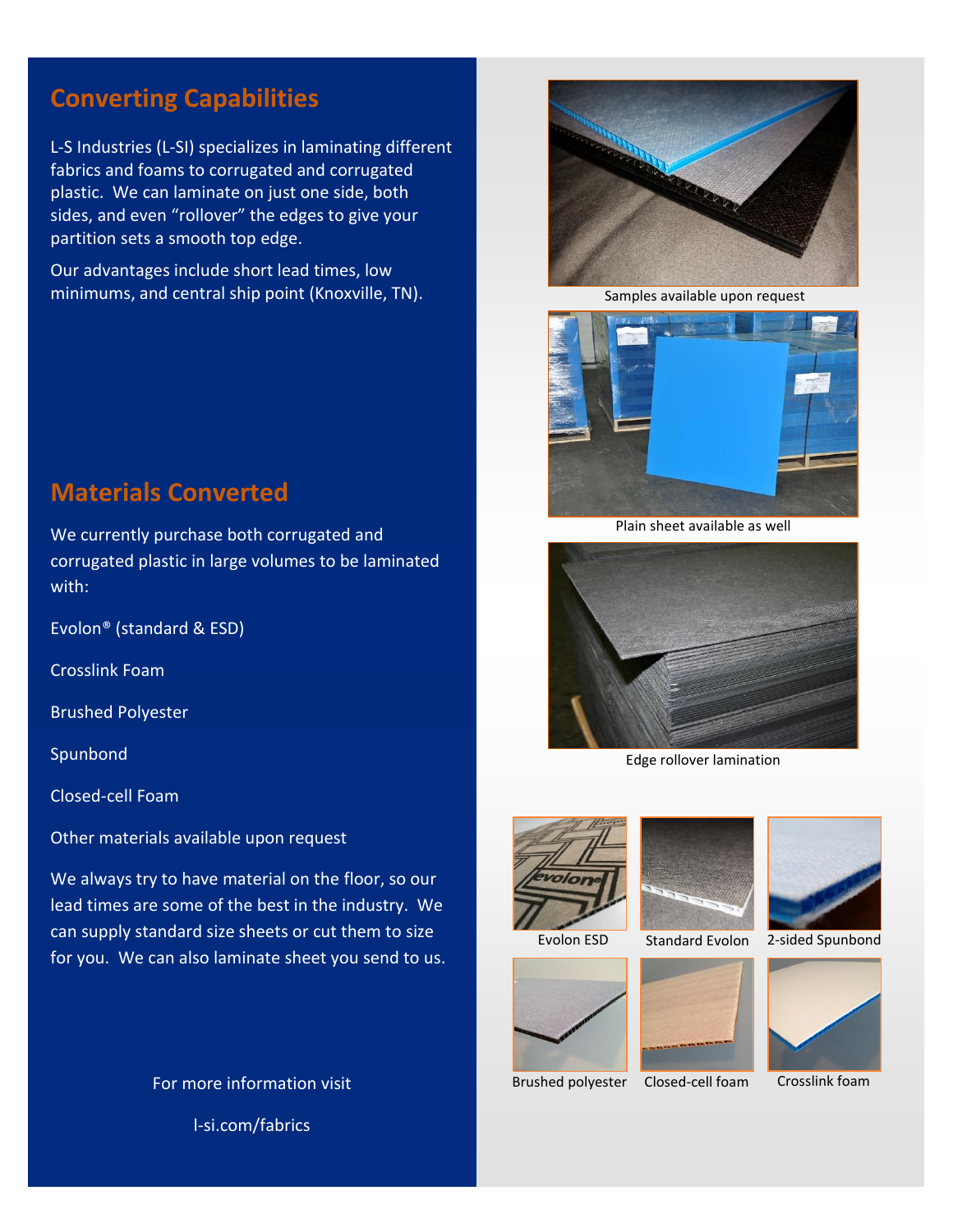



Collapsible Bulk Bins



Plastic Corrugated Totes







Custom Shelf Bins Collapsible Utility Cart



Plastic End Caps Plastic Partition Sets

# **Products Produced**

L-SI converts materials to meet our customer's exact specifications. Some materials used in automotive parts packaging are:

- Partition sets
- Layer pads and divider sheets
- Corrugated plastic totes & trays
- Bulk bins
- Collapsible utility carts
- Returnable corrugated plastic boxes
- General packaging products
- Custom packaging products

*Utility cart breaks down to store flat*



For more information visit l-si.com/utility-carts/